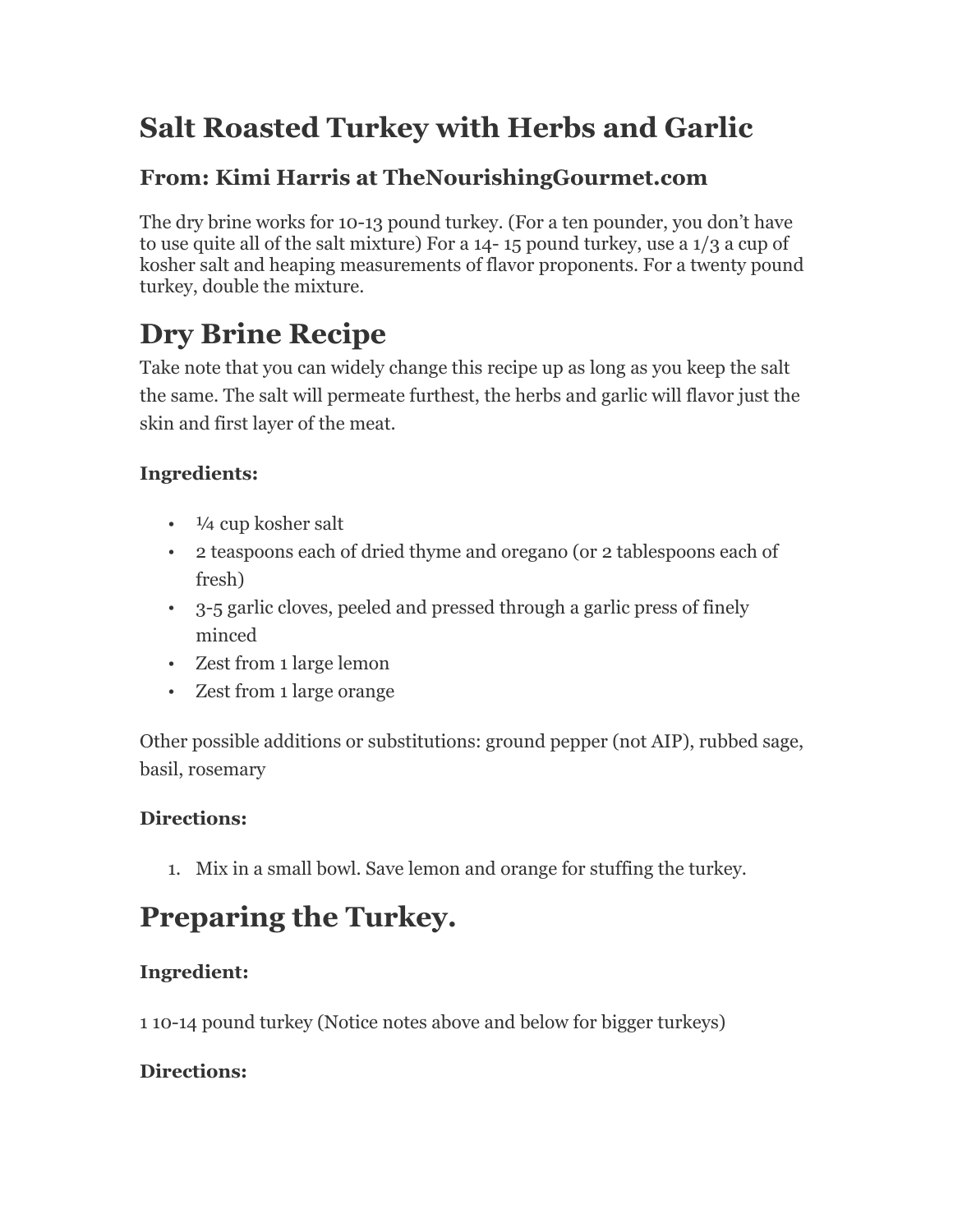- 1. Remove any gizzards and the neck bone (check both sides of the turkey). Set aside for broth making (or put in the freezer for later use). Remove metal or plastic insert that holds turkey legs. Pat dry with paper towels.
- 2. Sprinkle about two tablespoons of the salt mixture inside the turkey cavity, and then rub the rest of the mixture on the turkey, front and back (you can also gently push some under the skin of the turkey).
- 3. Place turkey on rimmed baking sheet or roasting pan and cover with plastic wrap. Or place in a brining bag and place on sheet.
- 4. Refrigerate for 12-18 hours. Remove plastic wrap or brining bag for the last couple of hours to dry out skin, if desired.

### **Preparing Turkey To Roast**

(Simply double all of the below ingredients if using a large turkey)

#### **Ingredients:**

- $\cdot$   $\frac{1}{4}$  -1/2 cup of melted butter or avocado oil
- 1 large onion, peeled and thinly sliced
- The lemon and orange leftover from the dry brine
- 3 cups of water

#### **Directions:**

- 1. Place oven rack at lowest position and pre-heat the oven to 425F.
- 2. If not already, place turkey, breast side up, in middle of roasting pan on roasting rack. Slice the leftover orange and lemon, and stuff them, along with the sliced onion, into the turkey.
- 3. Gently tie legs together (confession I couldn't find mine when I was testing this recipe, and it still turned out okay) by crossing the legs and then tying. Drizzle liberally with melted butter or avocado oil. Pour water underneath the roasting rack in the turkey pan.
- 4. Place in oven and cook for 20 minutes. Turn down heat to 325F and cook until a meat thermometer gets to 165F when stuck in the thickest part of the turkey thigh and the juices run clear. You may want to turn the turkey pan around half way through the cooking time. (Basting unnecessary) . Cover with foil if the skin is getting too dark.